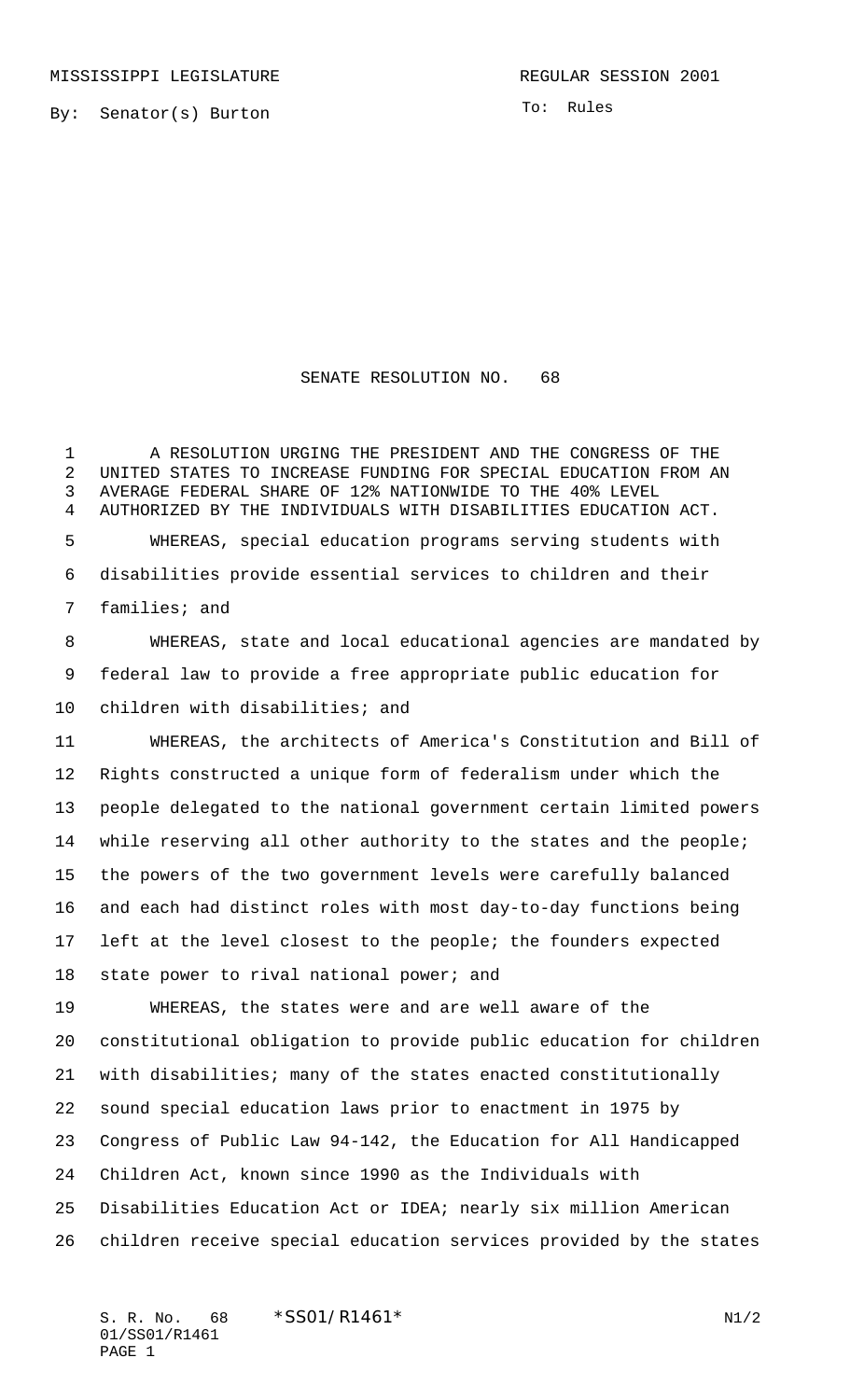at a cost of almost \$40 Billion, only about \$5.7 Billion of which is federal money; and

 WHEREAS, enactment of the IDEA transferred decisions about the ways in which special education services would be provided from state capitals to Washington, D.C.; in an effort to alleviate the intrusion that transfer of control over special education had upon an area traditionally reserved to the states, the Act authorized appropriation of a sum equal to 40% of the average per pupil expenditure for general education pupils; congressional appropriations have never come near the authorization level; and

 WHEREAS, costs associated with serving children with disabilities continue to rise, and meeting those substantial costs requires a strong partnership between local, state, and federal governments; and

 WHEREAS, underfunding of special education programs affects the quality of services provided to children with disabilities; and

 WHEREAS, underfunding results in local school districts redirecting resources that could otherwise be used for all children; and

 WHEREAS, according to recent estimates, Mississippi received \$52,992,000.00 from Congress for Part B services under IDEA; and WHEREAS, if Congress would fully fund its commitment, in fiscal year 2002, Mississippi would receive \$159,115,000.00; and WHEREAS, the federal commitment to states and localities under the federal Individuals with Disabilities Education Act to contribute 40% of the excess costs of providing a free appropriate public education has never been fulfilled; and WHEREAS, despite recent large increases in federal special

 education funding, the federal share is still less than one-half the original commitment to states and localities:

S. R. No. 68 \* SS01/R1461\* 01/SS01/R1461 PAGE 2 NOW, THEREFORE, BE IT RESOLVED BY THE SENATE OF THE STATE OF MISSISSIPPI, That the Senate urges the United States Congress and